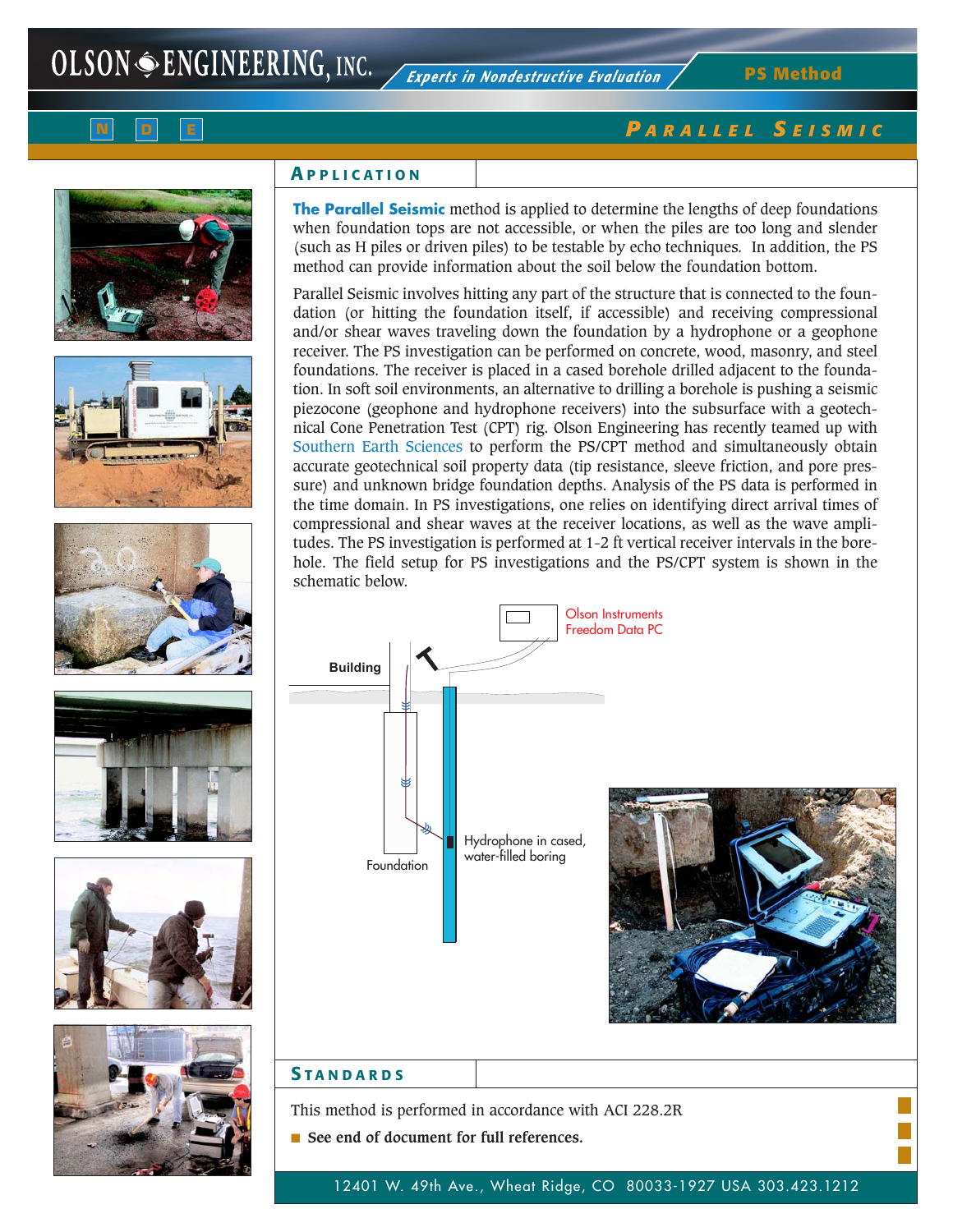#### **F IELD I NVESTIGATION**

#### **ACCESS**

Some portion of the structure that is connected to the foundation must be exposed for the hammer impacts. A borehole is typically required but the test can often be performed with a CPT rig pushing the transducer into soft soils. Typically a 2-4 inch diameter hole is drilled as close as possible to the foundation (within 5 feet preferred). The CPT rig used for the PS/CPT system allows the probe to be pushed into the soil at locations as close as 5-7 feet

from the foundation edge, depending on access conditions. The borehole should extend at least 10 to 15 feet below the expected bottom of the foundation. In case of hydrophone use, the hole must be cased, capped at the bottom and the casing and hole filled with water. For geophone use, the hole must usually be cased and grouted to prevent the soil from caving in during testing.





**Olson Instruments Freedom Data PC Parallel Seismic System (PS-1)**

### **COLLECTION OF DATA**

In a PS investigation, the structure is struck by a hammer and the response of the foundation is monitored by a hydrophone or a geophone receiver placed in the borehole or the seismic piezocone placed in the subsurface. The hammer input and the receiver outputs are recorded by an Olson Instruments Freedom Data PC Parallel Seismic System (PS-1) and stored for further analysis. The receiver is first lowered to the bottom of the hole and a measurement is taken. Then, the receiver is moved up 1 or 2 feet and the second measurement is made. This process is continued until the receiver has reached the top of the boring. An alternative method for taking data involves initially placing the receiver at the top of the data set taking a measurement, and then moving the receiver down 1 to 2 feet and taking another measurement. This process is continued until the receiver has reached the bottom of the boring.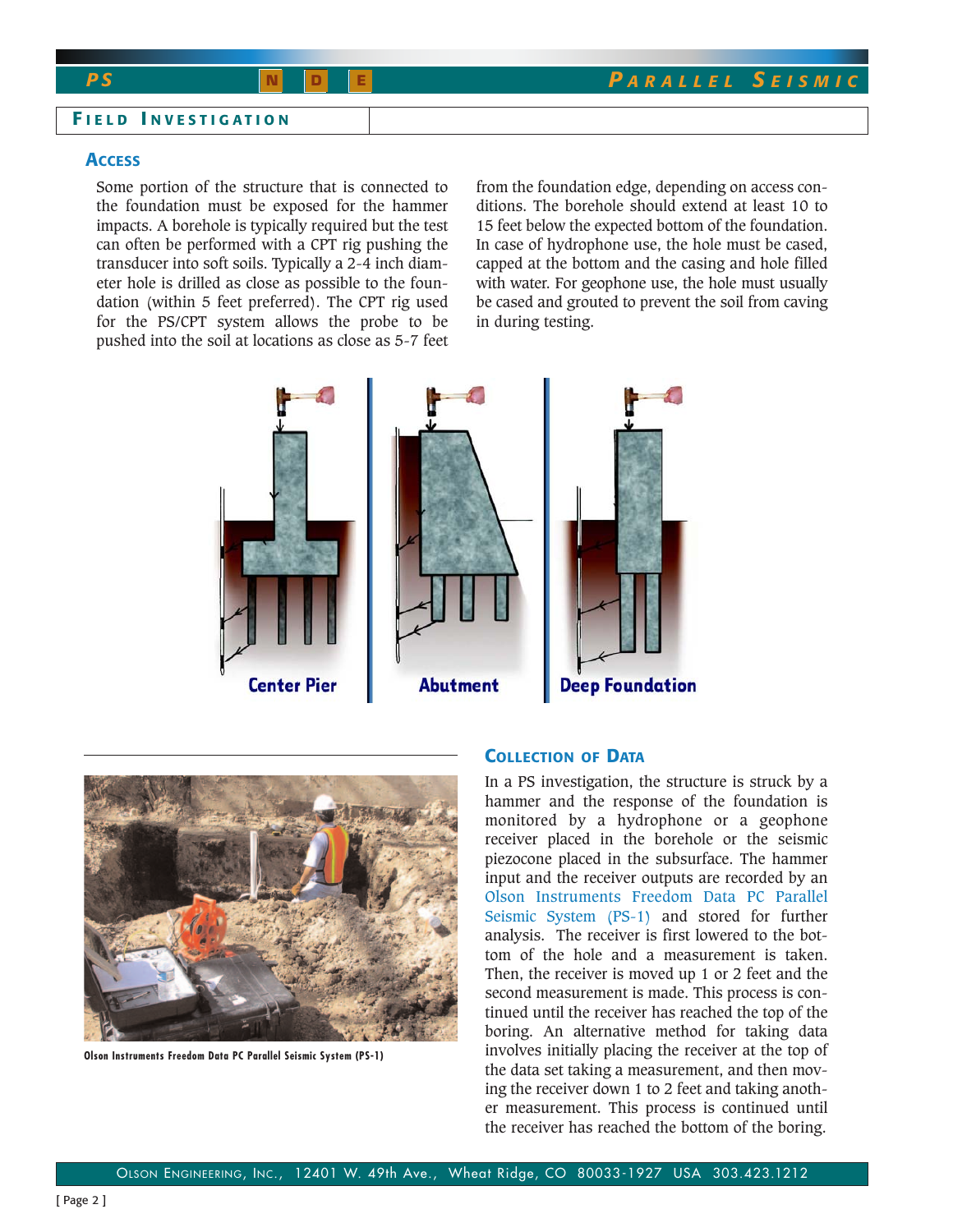# **D ATA R EDUCTION**

## **P ROCESSING T ECHNIQUES**

Some geophysical processing techniques can be used to help optimize the Parallel Seismic data. These techniques include Auto Gain Control (AGC) and filtering to enhance weak events. IX Foundation,

#### HYDROPHONE DATA

The time arrival of compressional waves is picked from the data for all receiver locations. A plot of the depth versus arrival time is prepared. For uniform soil conditions, two lines are identified in the plot. The slope of the upper line is indicative of the velocity of the tested foundation, and the second line is indicative of the velocity of the soil below the bottom of the foundation. The intersection of the two lines gives the depth of the foundation. For nonuniform soil conditions, the interpretation of Parallel Seismic data can be difficult due to the nonlinearity of the first time arrival.

a seismic analysis and display program, allows the full range of data to be viewed at one time. This improves the ability to identify the bottom of the foundation being investigated.

#### GEOPHONE DATA

For uniform soil conditions, the geophone data can be interpreted in a similar way as the hydrophone data. When variable soil velocity conditions exist, an alternative to the first arrival time in data interpretation is used. All the traces are stacked and a V-shape is searched for in the data because the bottom of the foundation acts as a strong source of energy (a point diffractor and a reflector), which produces upward and downward traveling waves. When a geophone is used, the borehole is generally not filled with water. As a result, tube waves are minimized so that later arrival of reflected and diffracted shear and compressional waves can be identified.

## **I NTERPRETATION OF DATA**

The use of seismic analysis software, such as IX Foundation, allows for determination of approximate pile length easily. The diffraction, or change in slope, that occurs in the data as a result of the pile tip acting as a point diffractor and a reflector is

shown in the example data set presented in the *Example Results* section. The software is capable of determining velocity based on the slope of the line and where the two lines of the differing slopes intersect a depth is determined.

#### **E FFECTIVENESS**

The PS method is more accurate and more versatile than other nondestructive surface techniques for determination of unknown foundation depths. The accuracy of the method depends on the variability of the velocity of the surrounding soil and the spacing between the borehole and the foundation element. Depths are normally determined to within 5% accuracy or better. A borehole is typically needed for Parallel Seismic tests, which adds to the cost of the investigation (unless borings are also needed for other geotechnical purposes). For soft soil environments, the combined Olson/Southern Earth Sciences PS/CPT rig can be used to push a seismic piezocone into the subsurface, thereby eliminating the need for a borehole.

The borehole should be within 5 ft of the foundation, which sometimes cannot be achieved due to field constraints. Note that for very uniform soils (such as saturated sands), a successful test can be performed with up to 15-20 feet spacing between the source and the borehole. As the borehole moves away from the foundation, interpretation of the PS data becomes more difficult and the uncertainty in the tip depth determination becomes greater. The PS/CPT system is not useable at sites with shallow rock or boulders or for sites with shallow bedrock or sites where the piles bear into bedrock. Thus, the PS/CPT system is most suited for testing driven piles or other foundations placed into relatively soft soils.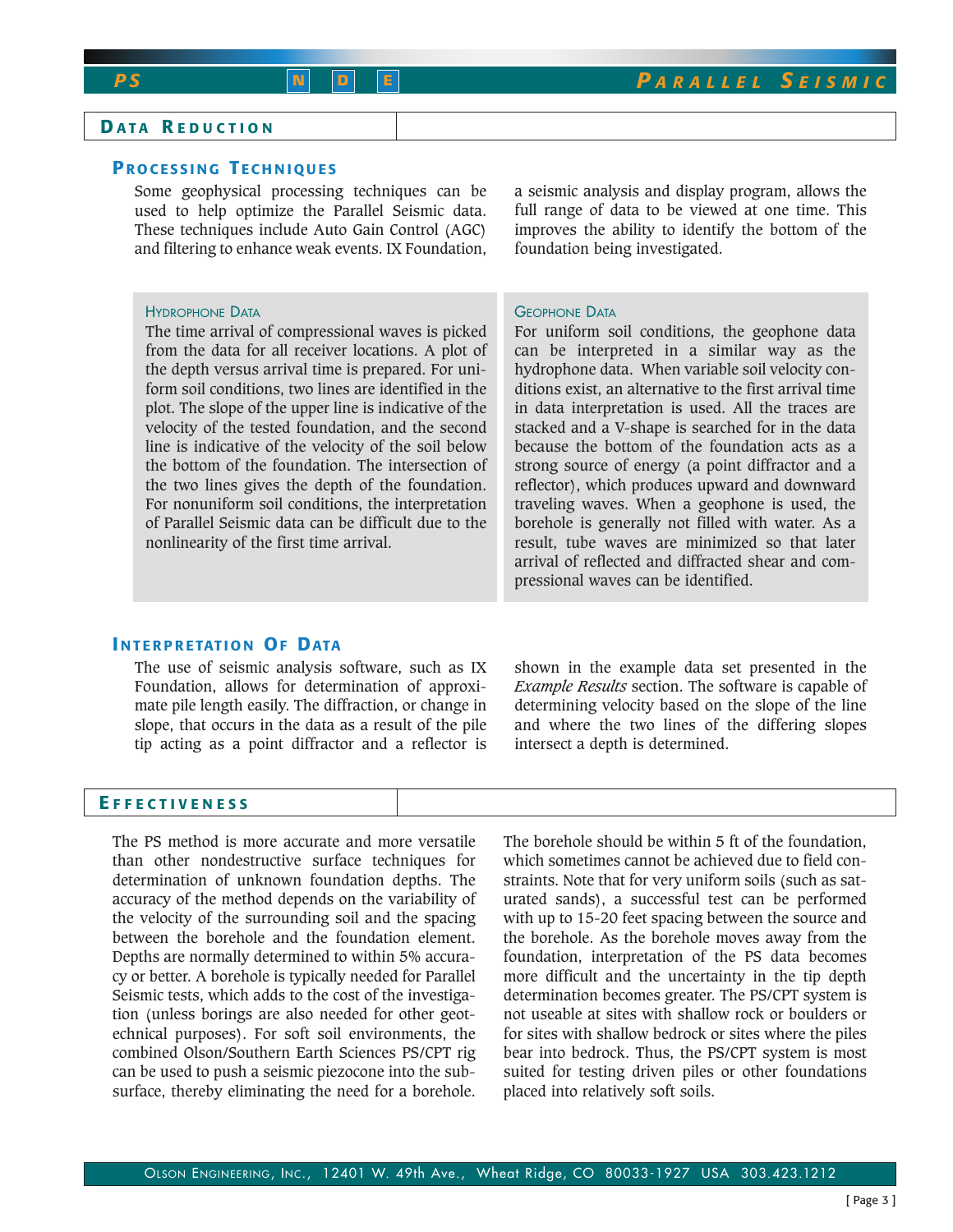## **E XAMPLE R ESULTS**

To illustrate the concepts of the Parallel Seismic tests, two example results from a hydrophone and a geophone are presented in the figures below.

## **PS - S HEET P ILE**

The first figure shows PS results from tests performed on a sheet pile in saturated soils. The bottom of the sheet pile is identified at 27.9 ft where the compressional wave velocity changes from 17,000 ft/sec (velocity of steel) to a velocity of 5000 ft/sec (velocity of water). Note the clear PS data due to the favorable surrounding soil conditions due to saturation. In these cases, it is very easy to interpret the PS results.





# **PS - C ONCRETE P ILE**

The figure to the left shows PS results from tests performed on a concrete pile in saturated soils. The bottom of the concrete pile is identified at 50.3 feet where the compressional wave velocity changes from 13,000 ft/sec (velocity of concrete) to a velocity of 5,400 ft/sec (velocity of water).

[ Page 4 ]